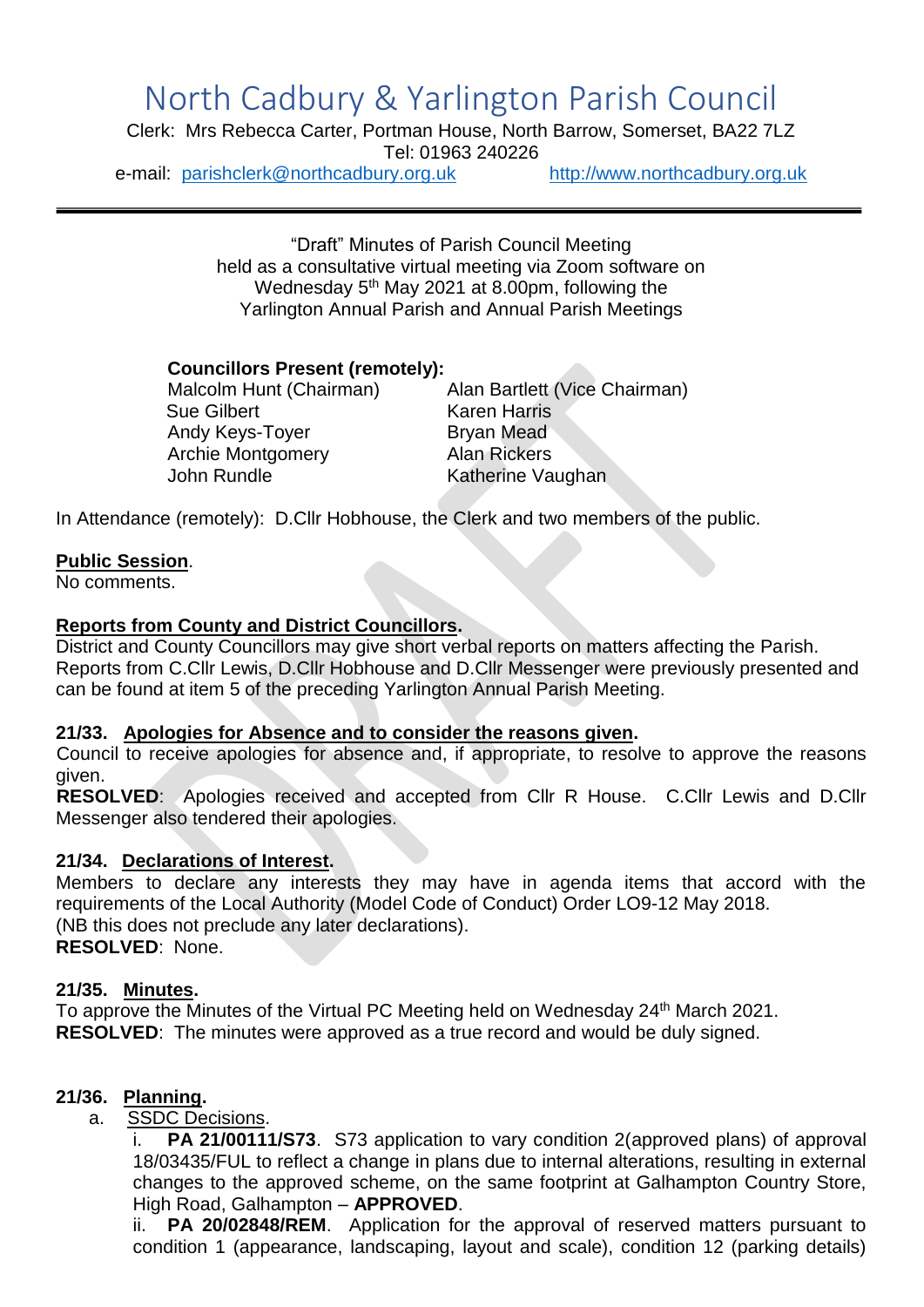and condition 21 (ecological enhancements) of outline planning permission ref. 19/00152/OUT for the erection of 1 No. building for Class E Commercial, Business and Service Use (formerly B1 use) and associated works on land adjacent To Cadbury Business Park West, Galhampton Road, North Cadbury – **APPROVED**.

## **21/37. North Cadbury and Yarlington Neighbourhood Plan Working Group (NPWG).**

Cllr Keys-Toyer gave the following report on behalf of the NPWG:

**Meetings:** We have had a full meeting 30<sup>th</sup> March and a subgroup meeting 7<sup>th</sup> April.

**Work Load:** Work continues on the Draft Plan, refining our views on Policies and Local Green Spaces. We are linking the Important Views more closely with Walks and considering how we might incorporate some of the Circular Walks project that Cllrs Gilbert and Vaughan are currently working on. Further work on identifying unlisted historic buildings and important sites of wildlife habitat and veteran trees in the four settlements.

**Awaiting:** We are still awaiting further reports from AECOM on the Strategic Environment Assessment and further Heritage aspects, hopefully we will have further news of the progress of these at our next meeting.

**Funding:** John Rundle is completing the accounting for the end of this part of the Locality Grant in preparation for applying for the next part.

**Next Step:** Next full meeting is scheduled for 6<sup>th</sup> May, where we hope to finish work on the Draft Plan, begin arrangements for the pre-submission consultation for residents and to update where we are with regard to the completion of the project.

## **21/38. Highways and Rights of Way (RoW) Report.**

- a. PC Representatives to provide progress reports. **RESOLVED**: Cllrs Rundle and Vaughan presented their reports, which can be found at Attachments 1 and 2.
- b. Circular Walks Project. To approve estimated printing costs of up to £1,000, from the Somerset Community Grant Fund awarded for the CWP, for large maps for the display cases, sets of instructions for each of the eight walks, numbered signs for some of the RoW and wooden posts to replace some signposts that are missing or broken beyond repair.

**RESOLVED:** Expenditure up to £1,000 approved from funds received from the Somerset Community Fund for the Circular Walks Project.

### **21/39. Finance.**

# a. **Balance of the Councils Bank Account & Bank reconciliation**.

To report on Council's Bank Account.

**RESOLVED**: The Clerk previously circulated the PC Accounts which were received and approved.

### b. **Accounts for payment**

To review and approve a schedule of items of expenditure:

| Churchyard Maintenance Grant - North Cadbury PCC    | £1,200.00 |
|-----------------------------------------------------|-----------|
| Groundworks NPWG Grant underspend - refund          | £836.29   |
| <b>Zurich Municipal Insurance</b>                   | £330.82   |
| <b>Clerk's Expenses</b>                             | £36.38    |
| <b>SALC Mental Health Event 3 Mar 21</b>            | £20.00    |
| $MID.$ Heme of expenditure $MDDDO VED$ uponimerable |           |

**RESOLVED:** Items of expenditure APPROVED unanimously.

# **21/40. Removal/Relocation of Dog Waste Bin in Galhampton**.

To discuss resident's concerns and the options available.

The Clerk previously circulated a request from a resident to move the dog waste bin on Long Street, Galhampton a few feet further away from her property boundary, further towards the Village Hall, due to the smell and fly nuisance in warm weather.

**RESOLVED**: Following a brief discussion, the Clerk agreed to ask SSDC Streetscene if there was a better bin with a hermetically sealed lid and whether the bin could be re-located to a more suitable location.